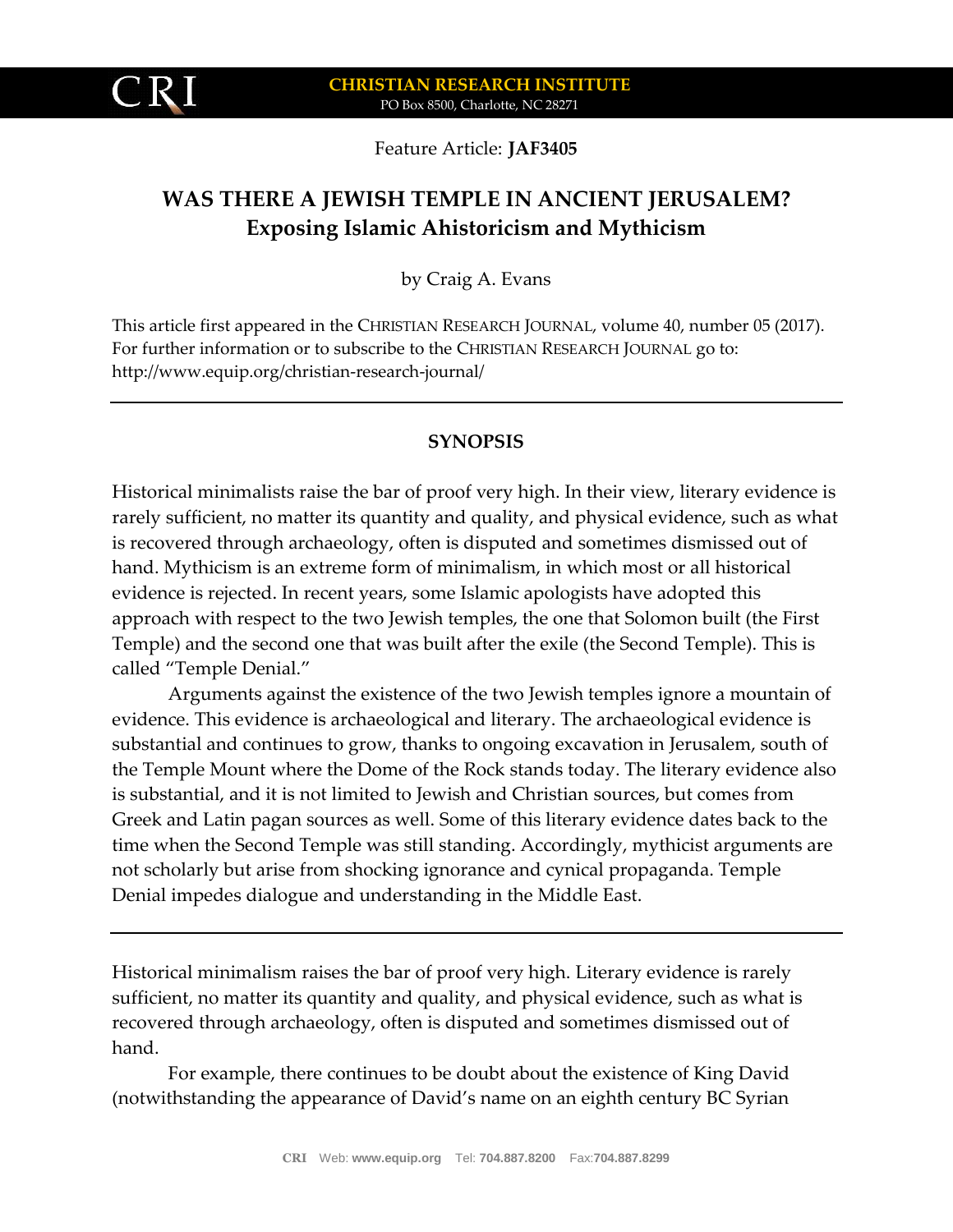inscription), doubt that there ever was an ancient kingdom of Israel (notwithstanding the findings of recent archaeology in Jerusalem and elsewhere), and doubt about literacy in the tenth century BC adequate for recording the history of David and his successors (notwithstanding the evidence of the tenth-century Qeiyapha Ostracon).

Given how the archaeological record supports the literary record, as we have it in the books of Samuel and Kings, the skepticism of the Old Testament minimalists is hard to explain and, in the opinion of many historians and archaeologists, impossible to justify. Their skepticism strikes many as a form of special pleading, in which the evidence — no matter how compelling — is brushed aside.

#### **MYTHICISM AND THE REJECTION OF EVIDENCE**

This leads me to mythicism, which might be described as minimalism on steroids. Mythicists make extraordinary claims. Best known are the mythicists who claim that Jesus did not exist. To make this claim, it is necessary to reject the Gospels and all other supporting testimony (Christian or otherwise) and indulge in a very strained and unnatural interpretation of Paul's letters, in which Jesus is referenced as a person who died on a Roman cross. Thankfully, properly trained historians do not take these mythicists seriously.

The most outlandish mythicist theory comes from Muslim apologists and propagandists who claim that there never was a historical Israel and that there never was a Jewish Temple in Jerusalem. This does not mean that everything in the Old Testament is rejected; several Old Testament characters are mentioned in the Qur'an. These include several of the patriarchs. The existence of Jesus (called Isa) also is affirmed. Indeed, Jesus is regarded as a great prophet. But this does not mean that the Jesus story of the first-century Gospels is accepted.

In the Qur'an, we do find some mythicism, with respect to Christian origins. The Qur'an denies that Jesus died on the cross, claiming that it "only appeared" that He did so (Qur'an 4.157–158). The confession that Jesus was the Son of God, whose death on the cross makes it possible for humanity to be reconciled to God, is rejected explicitly in the Qur'an and in all subsequent Islamic teaching. That the Qur'an denies the crucifixion itself may come as a surprise to many. Of course, no specialist in the field doubts the crucifixion of Jesus.<sup>1</sup>

But the most extraordinary denial in Islamic tradition concerns the very history of the Jewish people, particularly in reference to the Jewish temples that stood on the Temple Mount (aka Haram esh-Sharif) in Jerusalem for approximately one thousand years. Although at times in the past, Muslims acknowledged the existence of the Jewish temples, today it is widely voiced in Islamic circles that there never was a Jewish temple in Jerusalem, a claim sometimes called "Temple Denial."<sup>2</sup>

### **ISLAMIC ASSERTIONS THAT NO JEWISH TEMPLES EVER EXISTED**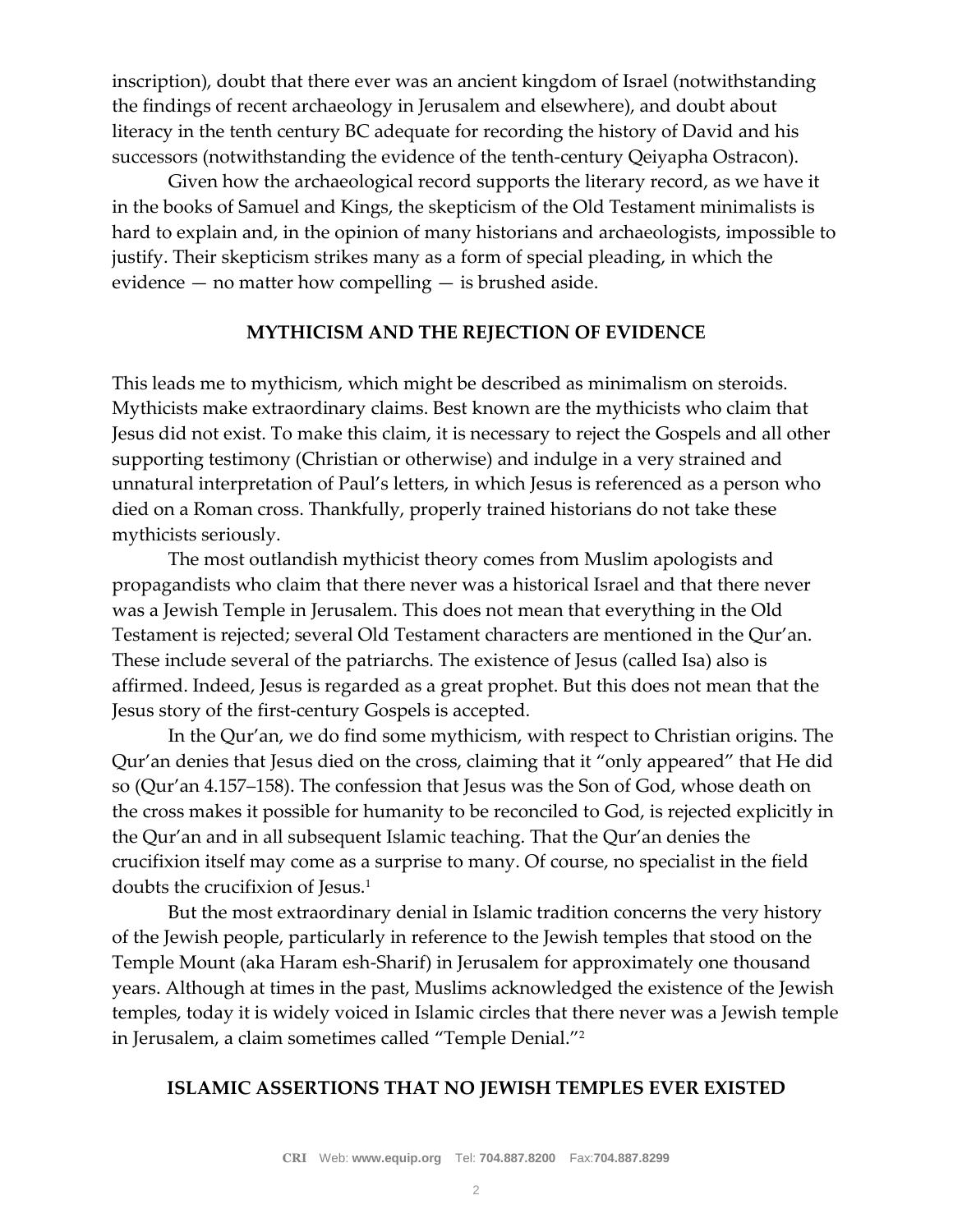Some may recall that in the year 2000, Yasser Arafat claimed that a Jewish temple existed near Nablus but not in Jerusalem.<sup>3</sup> The most recent and shocking statement comes from Muhammad Ahmad Hussein, the Grand Mufti of Jerusalem. Hussein, appointed by Palestinian Authority President Mahmoud Abbas in 2006, claims that an Islamic mosque stood on the Temple Mount "since the world was created," adding that there was "never anything other than a mosque."<sup>4</sup> Disappointingly, though perhaps not too surprising, some in the news media who ought to know better reference Temple Denial as though it is a legitimate matter of scholarly dispute. The utter silliness of Hussein's assertion is not criticized. No specialist in the field doubts the existence of the two Jewish temples. Islamic denials are little more than propaganda.

Western thinkers need to understand that peace talks between Israel and her Muslim neighbors are complicated by Islam's refusal to acknowledge historical reality. The rejection of Israel's pre-Islamic history, including the denial of the existence of Israel's two temples that at one time stood where today the medieval Dome of the Rock stands, is the principal factor behind the Muslims' insistence that the Jewish people and the state of Israel have no right to exist in the Holy Land.

In a recent op-ed in the London-based *Al-Hayat Al-Jadida*, an anti-Jewish periodical, columnist Jihad Al-Khazen asserted in reference to the Jewish people and the Temple Mount: "All of their news is a crime or lies….I challenge them daily to bring me one Jewish archaeological remnant from Jerusalem, or to show us a rock from the alleged Temple."<sup>5</sup>

These bold assertions are not limited to print. They can be very personal and confrontational. In June 2016, while standing before the Dome of the Rock and discussing the thousand-year history of the Jewish temples, a Muslim approached and rebuked me and our Israeli tour guide: "Why are you lying? Why don't you tell your people the truth? There never was a Jewish temple here!" I have visited Israel almost every year for twenty-five years, and have never encountered such audacious rudeness and ignorance.

Mr. Al-Khazen wants to see some evidence for the existence of the Jewish temples of Jerusalem. This is not difficult. The evidence for the existence of Israel's two temples is substantial. It is literary (from both Jewish and non-Jewish sources) and archaeological. Coherence of literary and archaeological evidence forms the foundation on which the study of history, especially the history of antiquity, rests. Moreover, it is the coherence of archaeology and biblical literature that creates the discipline called "biblical archaeology." Apart from such coherence, this discipline would not exist. The evidence for the existence of the two Jewish temples offers textbook examples of this coherence.

## **EVIDENCE FOR THE EXISTENCE OF THE FIRST JEWISH TEMPLE**

According to the ancient biblical narratives, Israel once worshipped God in a leather tent known as the Tabernacle (Exod. 40:33–34). After settling in the land of Canaan,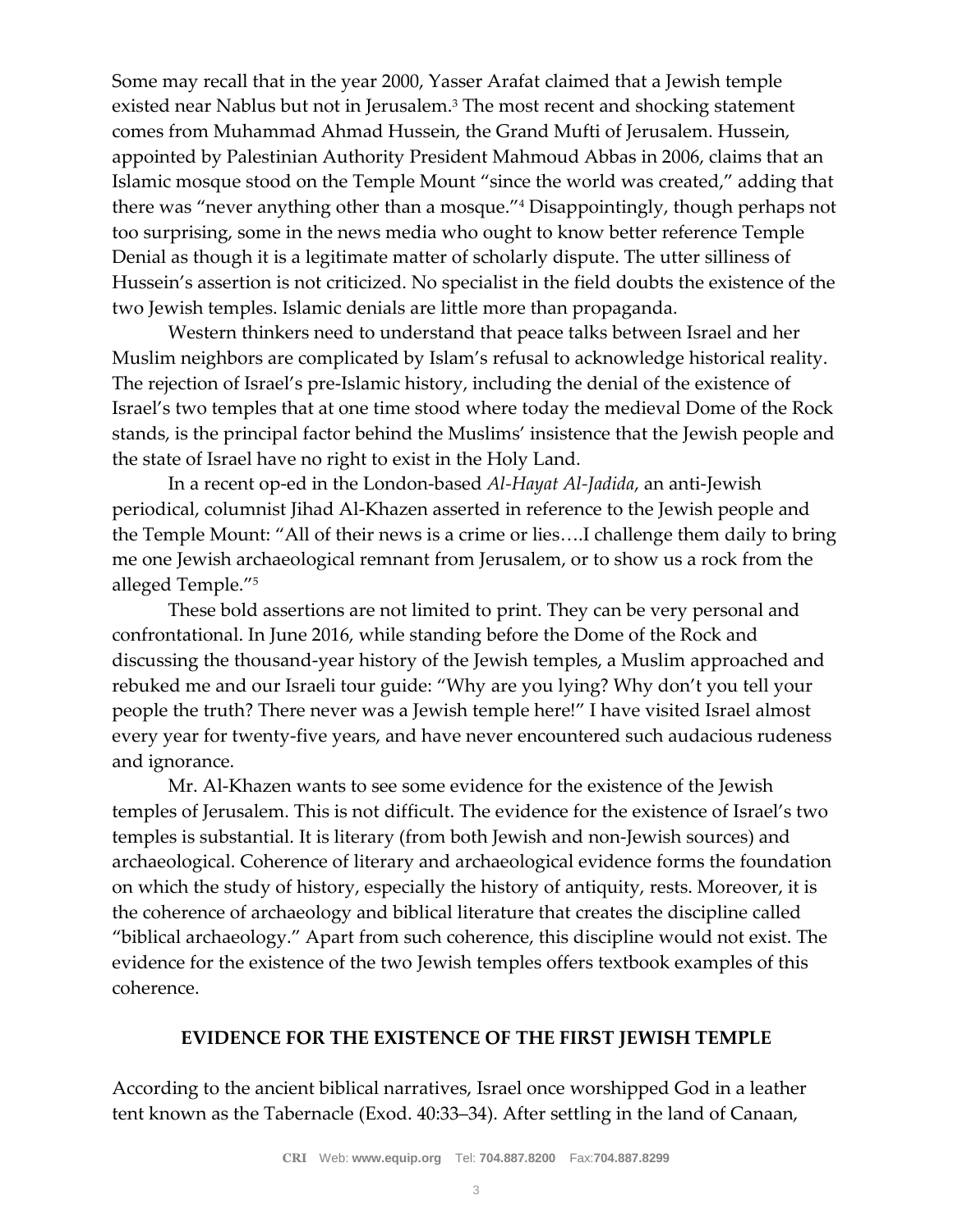which became Israel's homeland sometime in the middle of the second millennium BC, the Jewish people built a "house of God" at Shiloh (Judges 18:31; 1 Sam. 1:24). It is not clear how long this house stood and when it was destroyed (see Jer. 7:14; 26:6, 9).

It was not until the reign of David's son Solomon, in the tenth century BC, that Israel finally built a permanent temple in Jerusalem (1 Kings 6–8). Not only is there extensive literary evidence for this temple — its construction, dedication, centuries of use, and then its destruction at the hands of Nebuchadnezzar and the Babylonians there is also significant archaeological evidence.

Because the First Temple was destroyed more than 2,500 years ago and its dressed stones either became part of the foundation of the later Temple Precincts or were recycled and used in later buildings, it is not possible to identify with certainty the stones that belonged to it. There are supporting archaeological finds nevertheless.

The first is the small ivory pomegranate with the paleo-Hebrew (i.e., ancient Hebrew script) inscription that reads "(Belonging) to the House of Yahweh, holy to the priests." Although some skeptics claimed the inscription was a modern fake, recent scientific testing and epigraphical study have confirmed the authenticity of both the artifact and its important inscription.<sup>6</sup> It is widely believed that the ivory pomegranate at one time was mounted atop a priest's staff. The paleography of the inscription points to the eighth century BC. The words, "House of Yahweh," are an unmistakable reference to Israel's First Temple (see, e.g., 1 Kings 8:63–64).

A second important artifact is the so-called Jehoash (or Joash) Temple Inscription. The gray sandstone tablet, likely excavated and discarded during work on the Temple Mount in 1999,<sup>7</sup> contains several lines of paleo-Hebrew that speak of repairs of Israel's ancient temple ("I renovated the breaches of the Temple"). The paleo-script, the scorching, and the imbedded microscopic globules of gold strongly argue for authenticity. The inscription itself requires an eighth century BC date, in the time of the reign of King Joash (2 Kings 12:1–6, 11–17).

A third artifact relates to the priests of the Jewish Temple. In 1979, archaeologist Gabriel Barkay found two miniature silver scrolls at Ketef Hinnom, southwest of the old city wall of Jerusalem. These scrolls, written in paleo-Hebrew and dated to the seventh century BC, contain portions of the priestly blessing found in Numbers 6:24–26, which in part reads, "May the Lord bless you, keep you. May the Lord make his face shine upon you and grant you peace" (partially restored). The scrolls are displayed in the Israel Museum.

There are other artifacts that do not relate directly to the First Temple but do attest to the presence of the Jewish people in Jerusalem in the Iron Age. They offer additional examples of coherence between the narratives of Israel's ancient Scripture and the remains of ancient material culture.

Perhaps the most famous of these artifacts is the Siloam Inscription, found in 1880 in the tunnel that channels water from the Gihon Spring to the Pool of Siloam in the southeast of Jerusalem.<sup>8</sup> This is the tunnel constructed by King Hezekiah in the eighth century BC, to ensure a supply of water, should the city of Jerusalem be besieged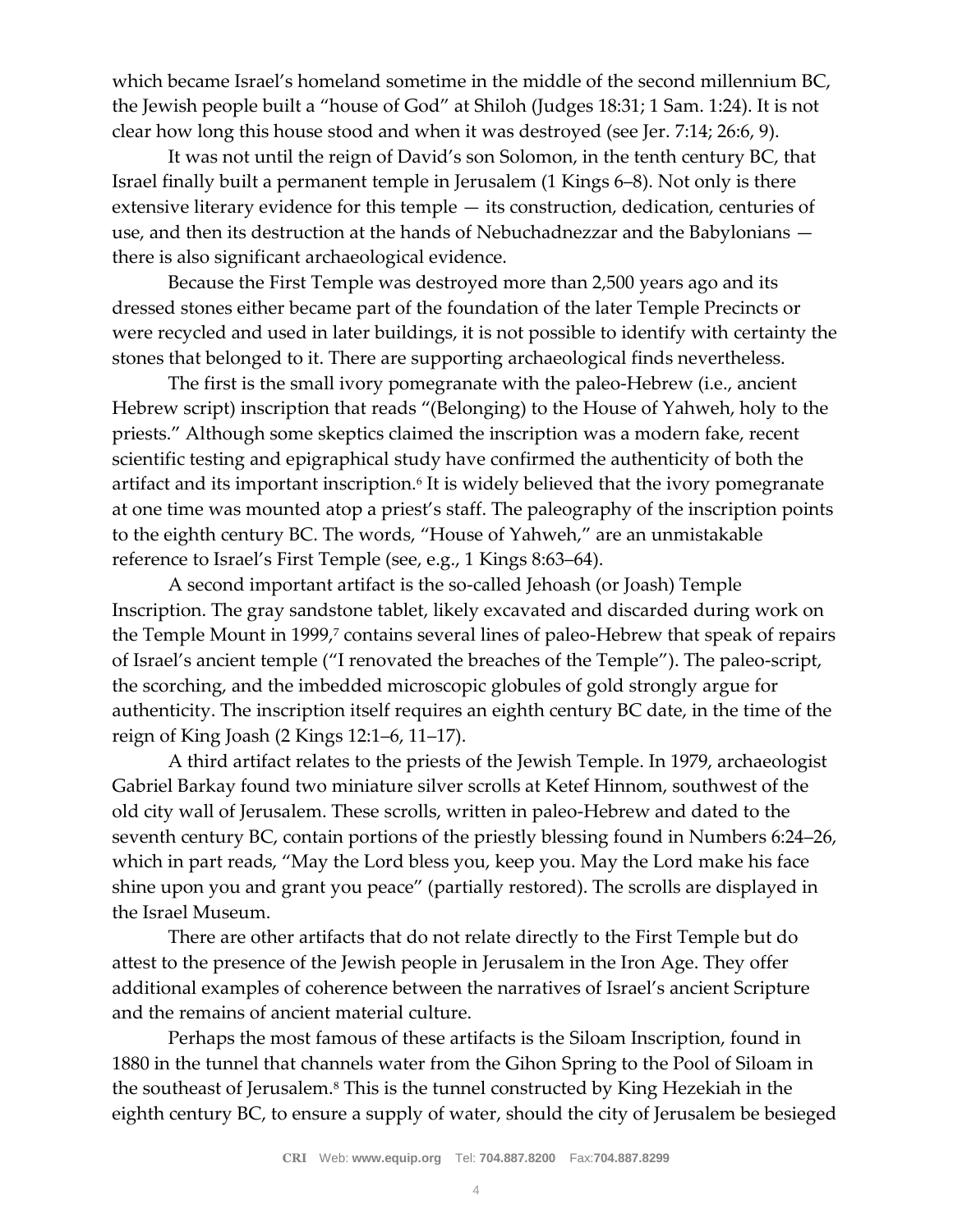(2 Kings 20:20; 2 Chron. 32:30). The paleo-Hebrew inscription, which is housed in the Archaeological Museum of Istanbul, describes the work involved in hewing the tunnel.

Archaeologists have found bullae (i.e., clay seals) that mention the names of Jewish administrators at the end of the First Temple period and in the Second Temple period. One bulla, written in paleo-Hebrew and dating to the seventh century BC, mentions the village of Bethlehem, the village of David, immediately to the south of Jerusalem.

Archeologists and volunteer excavators have found Jewish coins in and around Jerusalem that reach back to the Hellenistic period (fourth through second century BC) that bear the stamp "Yehud," the Persian name for Judea, where the Jewish people were allowed to return during the Persian period (sixth through fourth century BC). The names of more than fifty historical persons — Jewish and non-Jewish alike mentioned in Israel's ancient scriptural narratives, reaching back to the tenth century BC, have been confirmed by archaeological discoveries.<sup>9</sup> Evidence like this shows that the history of the Jewish people and the kingdom of Israel preserved in these narratives is not fiction.<sup>10</sup>

## **EVIDENCE FOR THE EXISTENCE OF THE SECOND JEWISH TEMPLE**

Archaeological finds relating to the Second Temple are more numerous; so are the references to it in the non-Jewish literature of late antiquity. For example, Tacitus, the Roman historian (c. AD 110), writes of Jerusalem's Second Temple: "In that place (Jerusalem) was a Temple of immense wealth" (*Hist*. 5.8.1). Older contemporary Josephus (c. AD 37–100) describes the Second Temple in great detail (*J.W.* 2.293; 5.210– 11, 222–24; *Ant.* 14.105, 110; 15.395; 17.264–65).<sup>11</sup>

As we should expect, Jewish Scripture speaks of the building of the Second Temple (c. 500 BC; Ezra 3:10; 4:1; 5:14–15; 6:5; 7:7; Neh. 2:8; 6:10). Josephus recounts the rebuilding of the Second Temple by Herod the Great in the eighteenth year of his reign (c. 20 BC; see *Ant.* 15.380–409).<sup>12</sup>

The New Testament Gospels and Acts often speak of the beautiful Temple built by Herod the Great. As a youth, Jesus visited the Temple (Luke 2:46). He demonstrated in the Temple (Mark 11:15–17), He taught in the Temple (Mark 12:35; 14:49), and He prophesied the Temple's destruction (Mark 13:1–2). This prophecy formed part of the accusation that was brought against Jesus (Mark 14:58). The leadership of the early Christian movement frequently came into conflict with the Temple priesthood (Acts 4:1).

In the summer of 2011, archaeologists Ronny Reich and Eli Shukron found a small golden bell, formed to look like a pomegranate. It was found in an ancient drainage channel close to the Western Wall of the Temple Mount, where Jewish people hid when the Romans captured Jerusalem in AD 70. The bell was worn by the high priest, as required in Scripture (see Exod. 28:34; 39:26, "A bell and a pomegranate round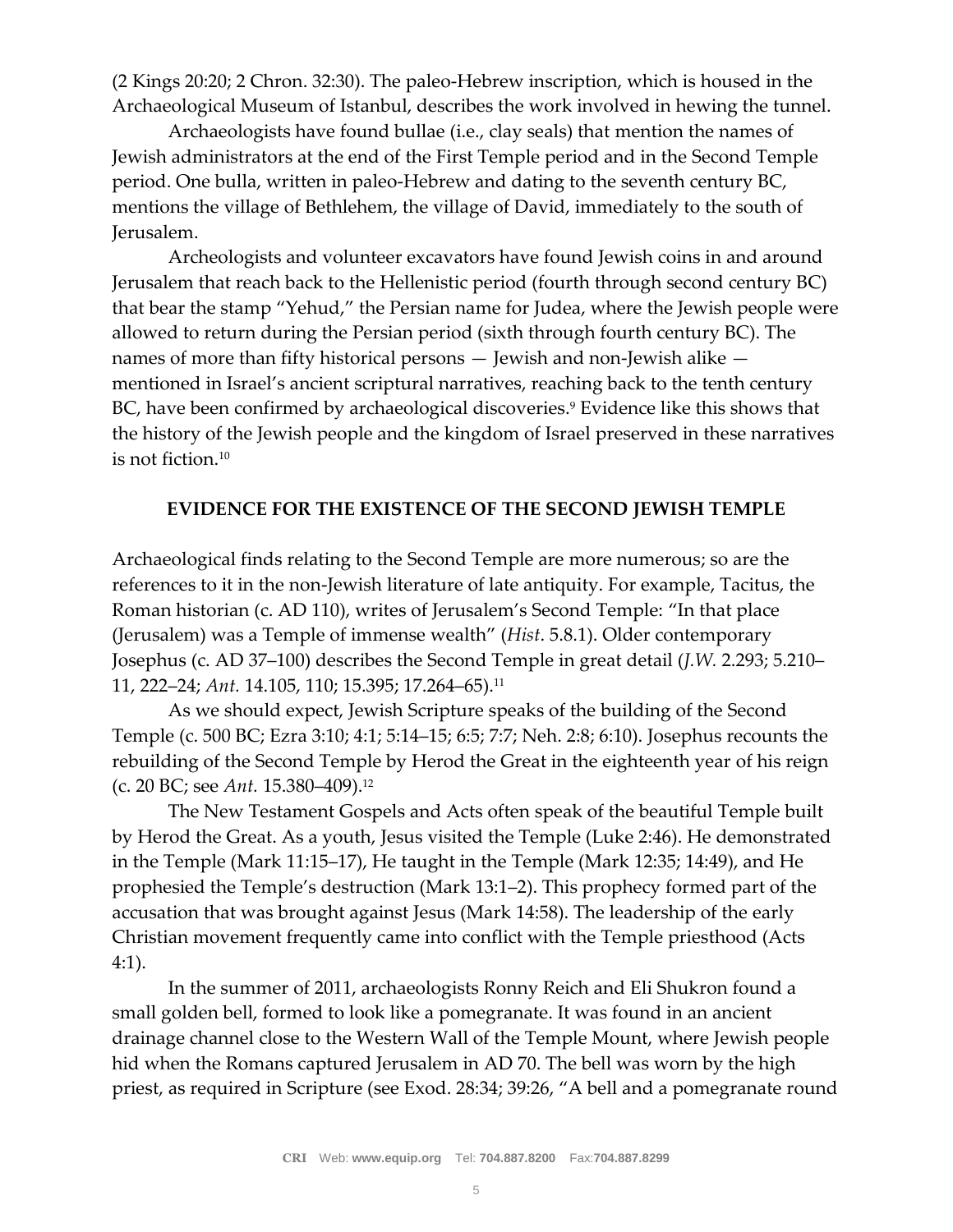about upon the skirts of the robe for ministering"), when he entered the Holy of Holies.<sup>13</sup>

During the same excavation, a crude etching of the Second Temple's menorah (seven-branch lamp) was found.14The iconic menorah is represented in a variety of forms on Jewish tombs, ossuaries (bone boxes), and decorated stones found in Galilean synagogues.<sup>15</sup> Most famously, the menorah, along with other sacred utensils looted from the Second Temple when it was destroyed in AD 70, is depicted in a stone relief inside the Arch of Titus, erected in the '80s in Rome's ancient Forum, to commemorate the Roman victory.<sup>16</sup> Many Jewish ossuaries and monumental tombs in and around Jerusalem depict architectural and artistic motifs intended to recall the Temple. Pillars, pediments, pilasters, colonnades, gates, and menorahs, supported by a tripod, adorn ossuaries and tombs.<sup>17</sup>

Important inscriptions relating to the Second Temple have come to light. They include a Greek inscription on a limestone slab found in 1871. The inscription warns Gentiles not to get too close to the Temple: "Let no Gentile enter within the partition and barrier surrounding the Temple; whosoever is caught shall be responsible for his subsequent death."

The inscription is housed in the Archaeological Museum of Istanbul. Its pre-AD 70 date is disputed by no one. That it presupposes the existence of the Temple is obvious. A second, fragmentary copy of this inscription was found in 1935 outside the wall around Jerusalem's Old City. It is housed in the Israel Museum. Josephus tells his Gentile readers of this inscribed warning, posted in several places in the Temple Precincts (*J.W.* 5.193–94; *Ant.* 15.417). Philo of Alexandria (c. 20 BC–AD 50) mentions the warning also (*Embassy* 212). The apostle Paul was attacked in the Temple Precincts (c. AD 57) because it was (wrongly) believed that he "brought Greeks" too close to the Sanctuary (Acts 21:27–36, esp. v. 28). It is to this barrier that separates Jews from Gentiles that Paul alludes metaphorically when he says that in Christ "the dividing wall" is broken down (Eph. 2:14).

Another important inscription was found on a dressed stone in 1968 during excavations below the southwest corner of the Temple Mount. In Herodian-era Hebrew, the inscription reads: "To the place (lit. *house*) of trumpeting to dis [tinguish]," that is, to distinguish the beginning and ending of the Sabbath day. This meaning is made clear in Josephus who tells his readers that there was a place at the southwest corner of the Temple Mount "where one of the priests stood and gave a signal, with a trumpet, at the beginning of every Sabbath, in the evening twilight, as also at the evening when the day was finished, giving notice to the people when they were to cease work, and when they were to go to work again" (*J.W.* 4.582).

Pre-AD 70 ossuaries also provide evidence of the Jewish Temple. One ossuary inscription refers to "Simon the builder of the Temple." Another ossuary inscription refers to "the sons of Nicanor who built the doors." The reference is to the doors of the "Gate of Nicanor," according to the Rabbis (*b. Yoma* 19a and 38a) and Josephus (*J.W.*  5.201).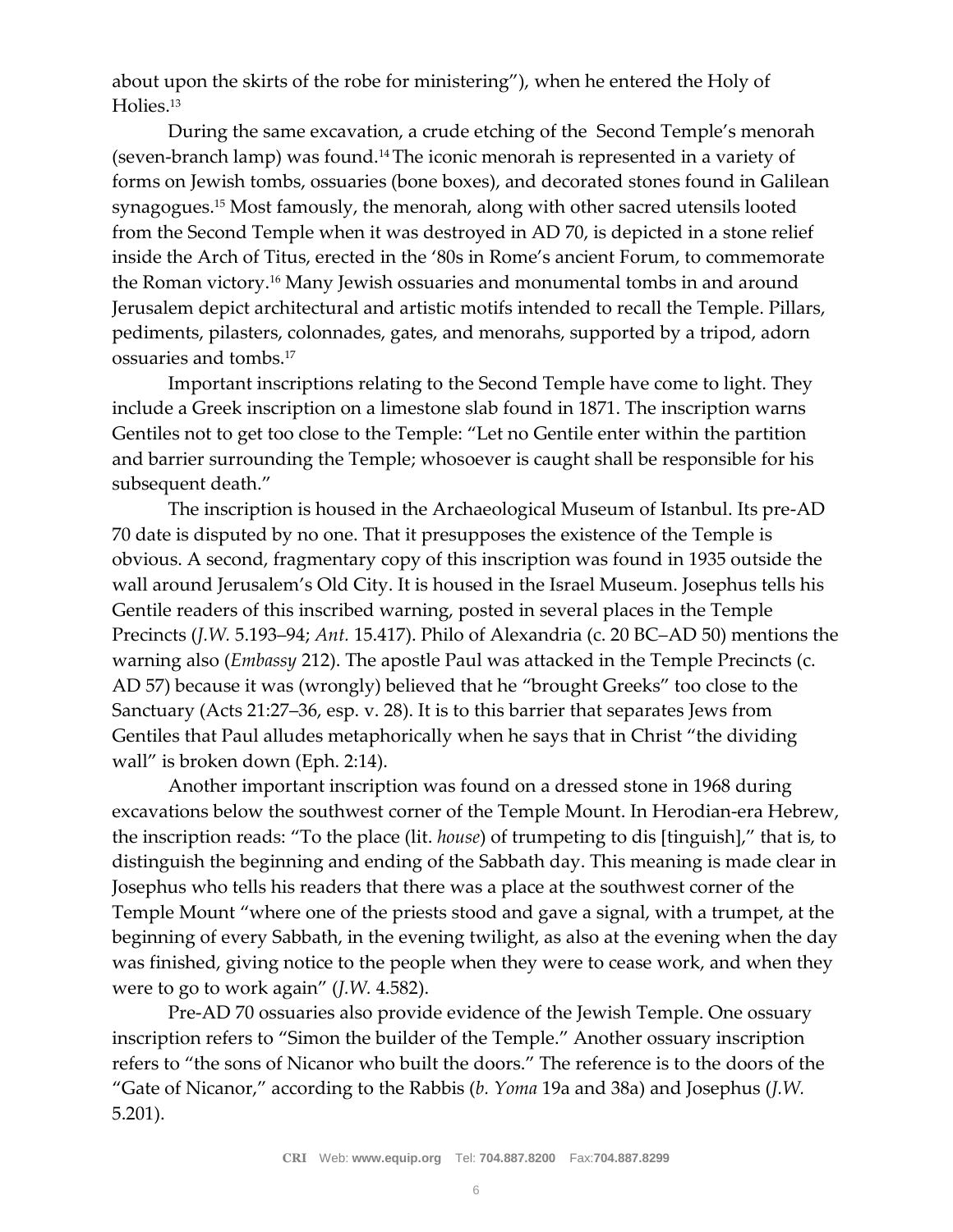I have surveyed the best literary and hard archaeological evidence for the existence of the two Jewish temples, from the time of Solomon to Jesus. Many more examples could be cited. Temple Denial, much like Holocaust Denial, exhibits remarkable ignorance and contempt for history. Temple Denial, moreover, will make peace negotiations in the Middle East more difficult and very unlikely to succeed.

**Craig A. Evans**, PhD, DHabil, is the John Bisagno Distinguished Professor of Christian Origins at Houston Baptist University. He is the author of *Jesus and the Remains of His Day* (Hendrikson, 2015) and, with Jeremiah J. Johnston, coauthor of *Jesus and the Jihadis: Confronting the Rage of ISIS* (Destiny Image, 2015). His website is www.craigaevans.com.

#### **NOTES**

- 1 For critical discussion of the Qur'an's denial of the crucifixion of Jesus, see James A. Beverley and Craig A. Evans, *Getting Jesus Right: How Muslims Get Jesus and Islam Wrong* (Pickering, Ontario: Castle Quay Books, 2015) 171–81, 303–6.
- 2 Temple Denial continues despite the publication of studies that provide substantial documentation. See Hershel Shanks, *Jerusalem's Temple Mount: From Solomon to the Golden Dome* (New York: Continuum, 2007).
- 3 At the Camp David summit.
- 4 As reported in Jeremy Sharon, "Grand Mufti: There Was Never a Jewish Temple on Temple Mount," *The Jerusalem Post*, 27 October 2015, http://new.jpost.com/Arab-Israeli-Conflict/Grand-mufti-Therewas-never-a-Jewish-Temple-on-Temple-Mount-430131.
- 5 This op-ed is available online at http://www.palwatch.org/main.aspx?fi=157&doc\_id=17924 (26 April 2016). The insistence that "a rock from the alleged Temple" be produced is ironic, given how Muslim authorities do not permit any archaeological work on the Temple Mount.
- 6 See *Biblical Archaeology Review* 42, 2 (March/April 2016): 50–57.
- 7 Some four hundred truckloads of debris were hauled away and dumped at various sites, mostly in the Kidron Valley. Supervision by archaeologists was not permitted. Some of this debris was later sifted and a number of artifacts, including coins, were recovered.
- 8 The stepped pool was discovered by archaeologist Eli Shukron in 2004.
- 9 The discoveries are listed and briefly described in Lawrence Mykytiuk, "Archaeology Confirms 50 Real People in the Bible," *Biblical Archaeology Review* 40, 2 (March/April 2014), 46–47; idem, "Archaeology Confirms 3 More Bible People," *Biblical Archaeology Review* 43, 3 (May/June 2017): 48– 52.
- 10 For many examples of correspondence between the biblical text and archaeology, see Amihai Mazar, *Archaeology of the Land of the Bible 10,000–586 B.C.E.* (New York: Doubleday, 1990).
- 11 In *Antiquities* 14.111–19, Josephus cites various ancient historians who comment on the wealth of the Second Temple. For a compilation of non-Jewish authors of late antiquity that discuss the Jewish people, Jerusalem, the Temple, and Jewish beliefs and practices, see Menahem Stern, *Greek and Latin Authors on Jews and Judaism* (3 vols., Jerusalem: The Israel Academy of Sciences and Humanities, 1974, 1980, 1984).
- 12 The chronology of Josephus is uncertain. In *J.W.* 1.401, he says, "Herod rebuilt the Temple in the fifteenth year of his reign."
- 13 For a report of the discovery, along with photograph, see *Israel National News* (July 21, 2011).
- 14 Ronny Reich, "A Depiction of a Menorah Found Near the Temple Mount and the Shape of Its Base," *Zeitschrift des Deutschen Palästina-Vereins* 130 (2014): 96–101.
- 15 Of special interest is the stone found in the pre-AD 70 synagogue at Magdala.